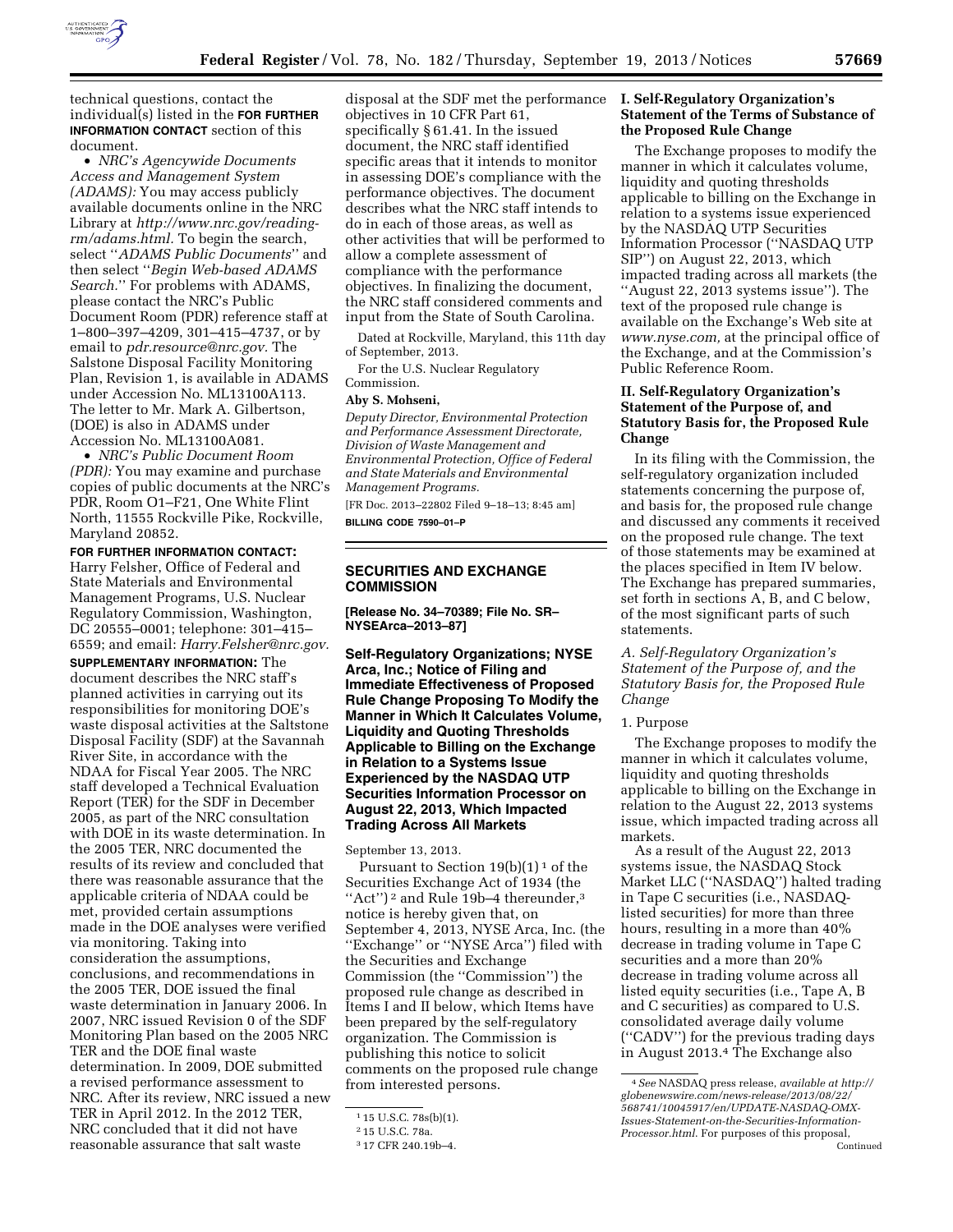believes that the trading halt impacted the ability of ETP Holders, including Market Makers, to demonstrate typical trading, quoting and liquidity in their assigned securities, leading to decreased quoting and trading volume compared to average daily volume (''ADV'') and CADV for the previous trading days in August 2013.

As provided in the Exchange's Schedule of Fees and Charges for Exchange Services (''Equities Fee Schedule''), several of the Exchange's transaction fees and credits are based on trading, quoting and liquidity thresholds that ETP Holders must satisfy in order to qualify for the particular rates (i.e., percentage of CADV and ADV thresholds). The Exchange believes that the halting of trading that resulted from the August 22, 2013 systems issue may impact the ability of ETP Holders to meet these thresholds during August 2013.5 The Exchange therefore proposes to exclude August 22, 2013 from any CADV or ADV calculation described in the Equities Fee Schedule in order to reasonably ensure that an ETP Holder that would otherwise qualify for a particular threshold during August 2013, and the corresponding transaction rate, would not be negatively impacted by the August 22, 2013 systems issue.

The proposed change is not otherwise intended to address any other issues relating to fees and the Exchange is not aware of any problems that ETP Holders would have in complying with the proposed change. The Exchange notes that NASDAQ is similarly excluding August 22, 2013 trading volume from pricing tier calculations.6

#### 2. Statutory Basis

The Exchange believes that the proposed rule change is consistent with Section 6(b) of the Act,<sup>7</sup> in general, and furthers the objectives of Sections  $6(b)(4)$  and  $(5)$  of the Act,<sup>8</sup> in particular, because it provides for the equitable allocation of reasonable dues, fees, and other charges among its members, issuers and other persons using its facilities and does not unfairly

discriminate between customers, issuers, brokers or dealers.

The Exchange believes that the proposed rule change is reasonable because excluding August 22, 2013 from any CADV or ADV calculation described in the Equities Fee Schedule would reasonably ensure that an ETP Holder that would otherwise qualify for a particular threshold during August 2013, and the corresponding transaction rate, would not be negatively impacted by the August 22, 2013 systems issue. The Exchange also believes that the proposed rule change is equitable and not unfairly discriminatory because the trading halt on NASDAQ, which lasted more than three hours, resulted in significant decreases in trading volume and also impacted the ability of ETP Holders on the Exchange, including Market Makers, to demonstrate typical trading, quoting and liquidity in their assigned securities, leading to decreased quoting and trading volume compared to ADVs and CADVs for the previous trading days in August 2013. Therefore, excluding August 22, 2013 from any CADV or ADV calculation described in the Equities Fee Schedule would reasonably ensure than any market participant on the Exchange would not be negatively impacted by the August 22, 2013 systems issue with respect to billing on the Exchange. The proposed rule change is also equitable and not unfairly discriminatory because it would result in all market participants on the Exchange being treated equally by excluding August 22, 2013 from any CADV or ADV calculation described in the Equities Fee Schedule.

Finally, the Exchange believes that it is subject to significant competitive forces, as described below in the Exchange's statement regarding the burden on competition. For these reasons, the Exchange believes that the proposal is consistent with the Act.

# *B. Self-Regulatory Organization's Statement on Burden on Competition*

In accordance with Section 6(b)(8) of the Act,9 the Exchange believes that the proposed rule change will not impose any burden on competition that is not necessary or appropriate in furtherance of the purposes of the Act. The proposed rule change would treat all market participants on the Exchange equally by excluding August 22, 2013 from any CADV or ADV calculation described in the Equities Fee Schedule. Moreover, the Exchange believes that the proposed change would enhance competition between competing marketplaces by enabling the Exchange

to exclude August 22, 2013 from any CADV or ADV calculation described in the Equities Fee Schedule, which is consistent with the manner by which NASDAQ has announced that it will be treating trading volumes from August 22, 2013 in pricing tier calculations.10

### *C. Self-Regulatory Organization's Statement on Comments on the Proposed Rule Change Received From Members, Participants, or Others*

No written comments were solicited or received with respect to the proposed rule change.

## **III. Date of Effectiveness of the Proposed Rule Change and Timing for Commission Action**

The Exchange has filed the proposed rule change pursuant to Section  $19(b)(3)(A)(iii)$  of the Act<sup>11</sup> and Rule 19b–4 $(f)(6)$  thereunder.<sup>12</sup> Because the proposed rule change does not: (i) Significantly affect the protection of investors or the public interest; (ii) impose any significant burden on competition; and (iii) become operative prior to 30 days from the date on which it was filed, or such shorter time as the Commission may designate, if consistent with the protection of investors and the public interest, the proposed rule change has become effective pursuant to Section 19(b)(3)(A) of the Act and Rule 19b–4(f)(6)(iii) thereunder.

A proposed rule change filed under Rule  $19b-4(f)(6)^{13}$  normally does not become operative for 30 days after the date of filing. However, pursuant to Rule  $19b-4(f)(6)(iii)$ ,<sup>14</sup> the Commission may designate a shorter time if such action is consistent with the protection of investors and the public interest. The Exchange has requested that the Commission waive the 30-day operative delay so that the proposed rule change may become operative upon filing. The Commission believes that waiver of the operative delay is consistent with the protection of investors and the public interest because the proposal will allow the Exchange to immediately implement the proposed change, thereby reducing the potential for confusion among member organizations and the public about how the Exchange will calculate certain volume, liquidity and quoting thresholds related to billing for activity on the Exchange during August 22, 2013. The Commission believes that the requested waiver will also assist the

11 15 U.S.C. 78s(b)(3)(A)(iii).

<sup>&#</sup>x27;'NASDAQ'' refers to all NASDAQ OMX U.S. equity and option markets, including NASDAQ, NASDAQ OMX PHLX LLC (''Phlx''), and NASDAQ OMX BX, Inc. (''BX'').

<sup>5</sup>The Exchange notes that it does not perform the calculations necessary to determine whether these thresholds have been met until after the particular billing month has ended.

<sup>6</sup>*See* NASDAQ Equity Trader Alert #2013–78, *available at [http://www.nasdaqtrader.com/](http://www.nasdaqtrader.com/TraderNews.aspx?id=ETA2013-78) [TraderNews.aspx?id=ETA2013-78](http://www.nasdaqtrader.com/TraderNews.aspx?id=ETA2013-78)*.

<sup>7</sup> 15 U.S.C. 78f(b).

<sup>&</sup>lt;sup>8</sup> 15 U.S.C. 78f(b)(4) and (5). 9 15 U.S.C. 78f(b)(8).

<sup>10</sup>*See supra* note 5.

<sup>12</sup> 17 CFR 240.19b–4(f)(6).

<sup>13</sup> 17 CFR 240.19b–4(f)(6).

<sup>14</sup> 17 CFR 240.19b–4(f)(6)(iii).